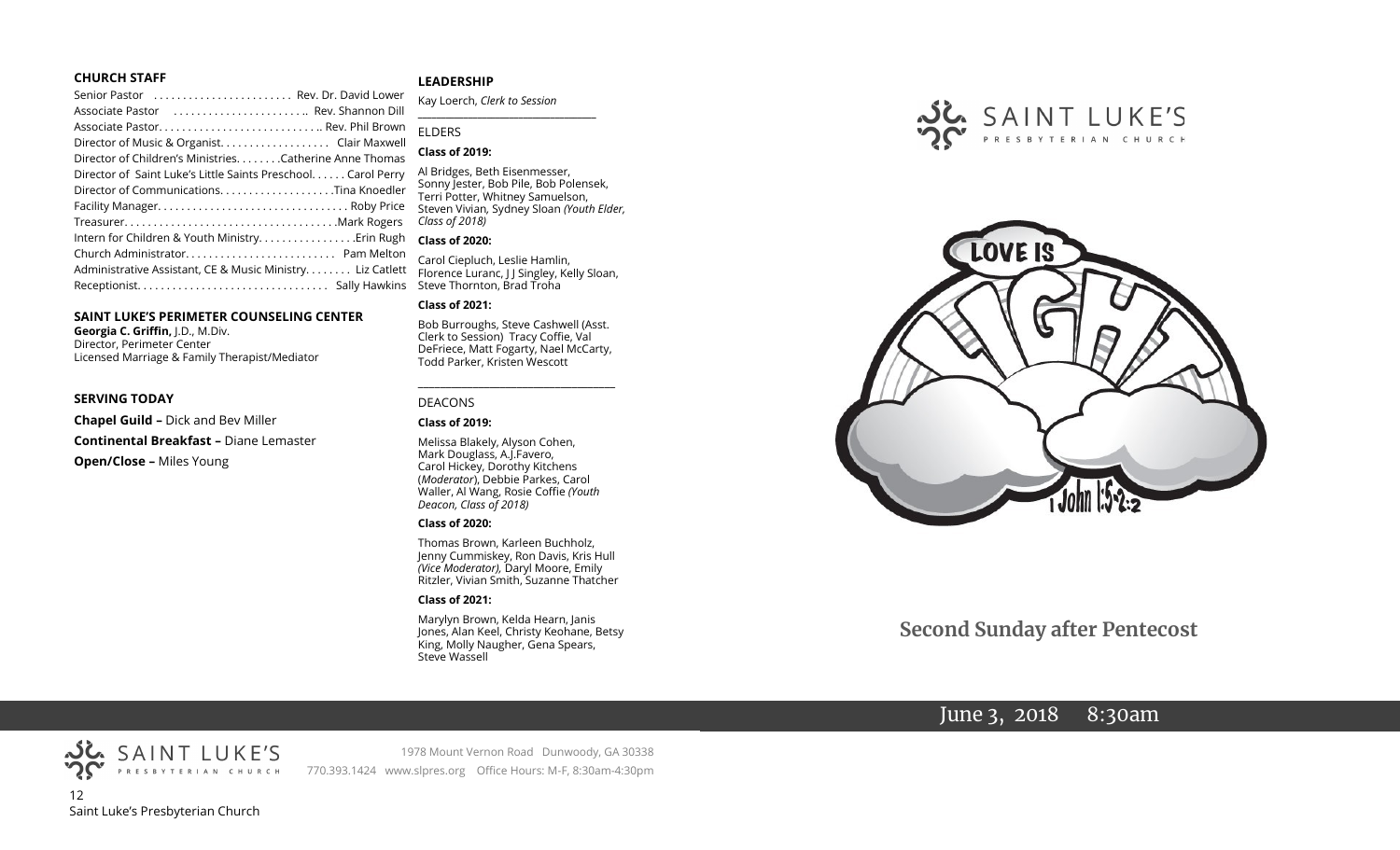

1978 Mount Vernon Road • Dunwoody, Georgia 30338 770.393.1424 • www.slpres.org

#### **June 3, 2018**  Second Sunday after Pentecost

#### **Liturgical Color:** White

*Liturgical colors can orient us to the season of the church year and help to engage the sense of sight in worship. White is used for special days such as Communion Sundays.* 

## **SUNDAY SCHEDULE**

8:30am Chapel Communion Service 9:30am Sunday School 10:30am Sanctuary Worship Service *Nursery available at all services and Sunday School.* 

# MISSION

Responding to God's call and empowered by the Holy Spirit, we invite all to join us in knowing, serving, and sharing Jesus Christ here and around the world.

# VISION

To be a beacon of faith, hope, and love– every member an active disciple in Christ's ministry.

## **WELCOME, GUESTS!**

We are delighted you are worshipping with us.

**DURING** the Welcome, please print the requested information on the Friendship Pad and pass the Friendship Pad down the pew.

**AFTER** the worship service, please join us outside the Chapel where our Pastors will be available to answer questions and provide you with a loaf of freshly-baked bread.

**FOR MORE** information about our programs, ministries or membership, please contact one of our Pastors at 770.393.1424, or visit our website: slpres.org.

# **THAT ALL MAY WORSHIP**

**ASSISTIVE** hearing devices, large print hymnals, large print bulletins and back cushions are available. Please contact an  $\Box$ usher for further assistance.

thistex

**CHILDREN** are a precious part of our church family, and we welcome them in worship. Worship notebooks and tactile activities are available on the table just outside the Chapel doors. For your convenience, there is a Family Restroom located in the administrative office's hallway, on the first floor, near the main lobby.

# YOUTH MINISTRY

**Phil Brown philbrown@slpres.org / 770.393.1424 ext. 238** 

#### **HERE'S WHAT'S COMING UP IN YOUTH MINISTRY:**

#### **SUNDAY SCHOOL**

June 3 and 10, and August 5 and 12 (9:30am–10:15am). June 3: service project for the Mommy and Me immigrant/refugee ministry. June 10: baby shower for youth advisor extraordinaire Katherine Robeson. August 5 & 12: regular Sunday school.

\_\_\_\_\_\_\_\_\_\_\_\_\_\_\_\_\_\_\_\_\_\_\_\_\_\_\_\_\_\_\_\_\_\_\_\_\_\_\_\_\_\_\_\_\_\_\_\_\_\_\_\_\_\_\_\_\_\_\_\_\_\_\_\_\_\_\_\_\_\_\_\_\_\_\_\_\_\_\_\_\_\_\_\_\_\_\_

### **VBS**

Youth helping with VBS should attend a short training after the 10:30am worship service on June 10, in the youth room upstairs; lunch is provided; we'll be done by 12:15pm. Also, we can use a few more youth…a few classroom helpers and a couple people to be on stage and help in the great hall. One more HS female to help with the  $4^{th}$  and  $5^{th}$  grade day trips and overnight on Wednesday. Let Phil or Catherine Anne know if you can help any day – we can make that work.

#### **MOUNTAIN TOP TOOL TRAINING AND TOOL SORT, JUNE 12, 1pm-3pm**

If you are doing service project, please attend this tool training. It will be safety training and tool/building basics. Wear long pants, close-toed shoes, and leather gloves. If you have long hair please TIE IT BACK. WE WILL ALSO SORT TOOLS INTO OUR VAN BUCKETS.

#### **GRADUATE PICTURES**

**For HS grads**: High School from which they graduated and the college they will be attending or other plans– could include gap-year or internships, or a job.

**For College & Graduate School grads**: Degree they received and plans for after graduation – again, it could be a job, an internship, military, or other options. Deadline is June 8 for our special graduate edition of highlights.

# MUSIC MINISTRY

**Clair Maxwell clairmaxwell@slpres.org / 770.393.1424 ext. 227** 

\_\_\_\_\_\_\_\_\_\_\_\_\_\_\_\_\_\_\_\_\_\_\_\_\_\_\_\_\_\_\_\_\_\_\_\_\_\_\_\_\_\_\_\_\_\_\_\_\_\_\_\_\_\_\_\_\_\_\_\_\_\_\_\_\_\_\_\_\_\_\_\_\_\_\_\_\_\_\_\_\_\_\_\_\_\_\_\_

# **SUMMER MUSIC**

Musicians are needed for our summer services at both 8:30 and 10:30 worship. Dates this year are June 3 – August 12. Soloists, instrumentalists and small groups are welcome. Contact Clair about Sundays when you could share your gifts.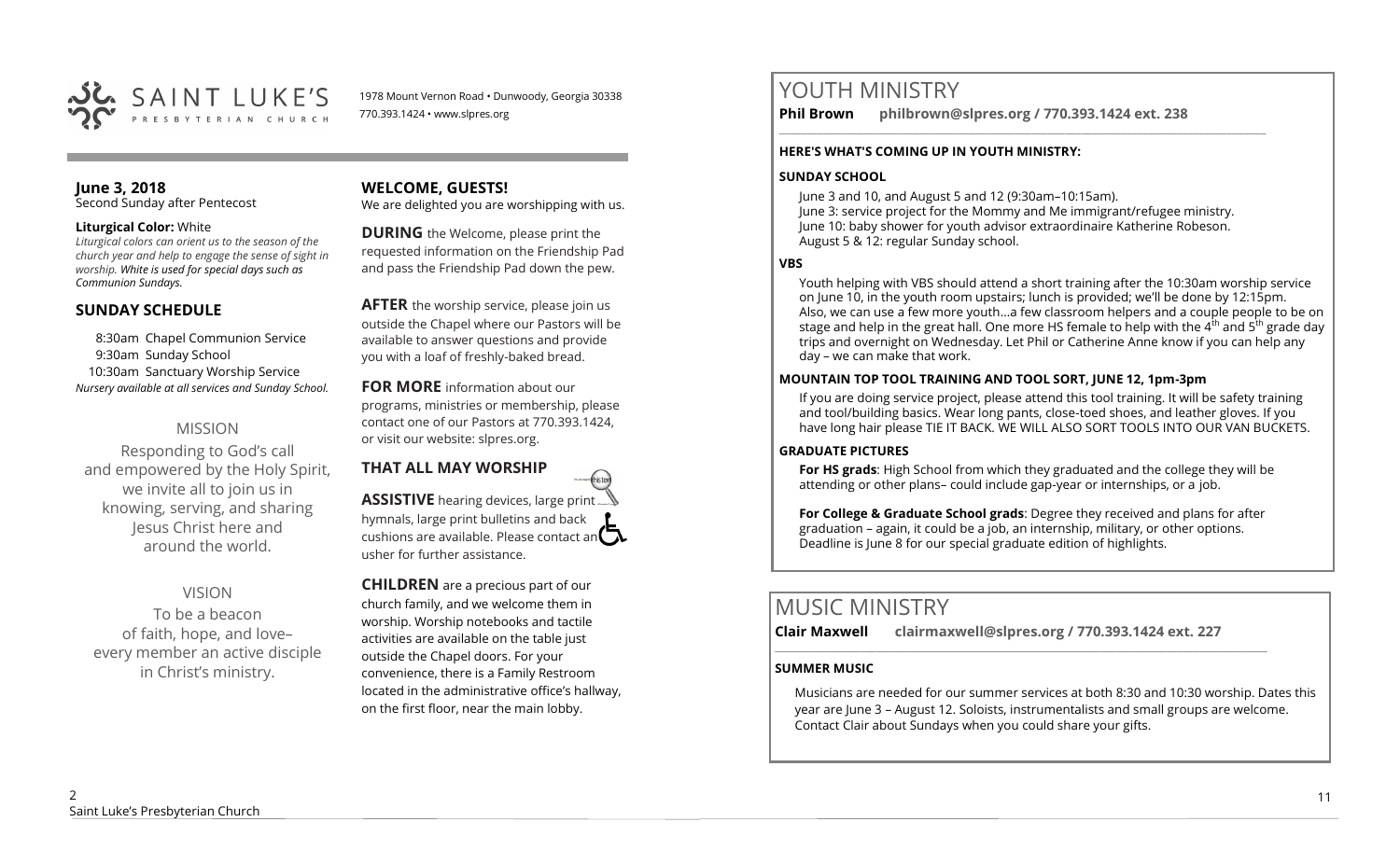# ADULT MINISTRY

**Shannon Dill shannondill@slpres.org / 770.393.1424 ext. 229** 

## **ADULT SUNDAY SCHOOL**

Individual classes have begun. Please see the website for a full description of each class. (http://slpres.org/program-ministries/adult-ministry/sunday-school)

 $\_$  ,  $\_$  ,  $\_$  ,  $\_$  ,  $\_$  ,  $\_$  ,  $\_$  ,  $\_$  ,  $\_$  ,  $\_$  ,  $\_$  ,  $\_$  ,  $\_$  ,  $\_$  ,  $\_$  ,  $\_$  ,  $\_$  ,  $\_$  ,  $\_$ 

Faith Foundations: Room 232 House to House: Room 203 Seasons of the Spirit: Room 231/233 Soul Food: Room 234/236

Summer schedule for each adult education class is noted below:

Faith Foundations meets all summer. House to House will be off June 17 through July 29. Resumes on August 5. Seasons of the Spirit will meet all summer.

Soul Food will meet in June and July, but will take off August. Resumes August 26.

#### **FRIDAY MORNING MEN'S BIBLE STUDY**

Fellowship and Bible study every Friday from 6:40-8am in the Parlor with Dan Joyce.

#### **BIBLE STUDY: "WAYFARERS"**

Come join David, Shannon or Phil as this week's preacher leads a study of the scripture for the upcoming Sunday's worship. Meet on Wednesdays at 10am in the church library. Please note that Wayfarers will NOT meet on Wednesday, June 13.

# **In Preparation for Worship**

"Children are a wonderful gift from God. Sadly, child abuse, neglect, abandonment, and other family crises threaten that gift. You and I are blessed to share in Thornwell's ministry, for it is by God's grace and working together that we are able to keep the promises we all make in Baptism and heed Christ's call to serve the least of these."

*- Rev. Elliot Smith*

**Prelude** Adagio *Charles Marie-Widor*

## **Welcome and Announcements**

*If you are new to Saint Luke's today, welcome, we are so glad you are here! We have a gift of fresh bread we would love to give to you as a token of our gratitude. Please introduce yourself after worship to receive your welcome gift.*

*Please take the time now to fill out the Friendship Pads situated at the end of each pew. Write down your names and pass the pad down the pew, so that you may greet your pew neighbors by name and that we may know you are here.*

**Call to Worship\*** 1 John 4:7,19

Leader: Beloved, let us love one another. **People: We love because God first loved us.**

**Opening Hymn #703\*** Jesus, Thy Boundless Love to Me

# **Call to Confession\***

Leader: The Lord be with you. **People: And also with you.** Leader: Let us pray.

**Scripture Lesson** 1 John 1:5-2:2, *pages 238-239 of the New Testament* Leader: The Word of the Lord. **People: Thanks be to God.**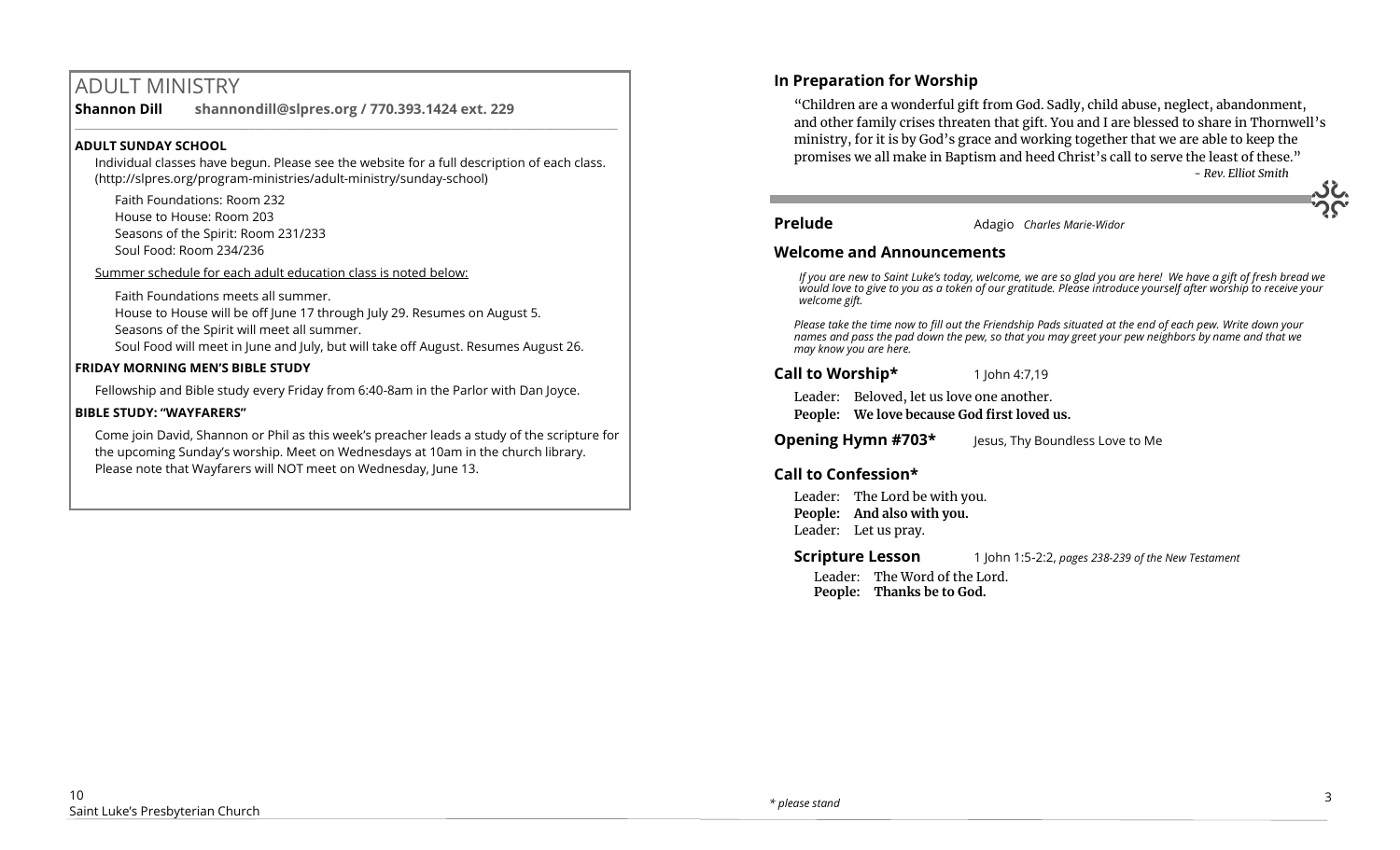## **Prayer of Confession\***

**You have shown yourself to us, O God, by Word and Spirit, with signs and wonders, in flesh and blood, yet we still struggle to live and believe the good news of Jesus Christ. Have mercy on us; forgive us. Enter our lives and cast out our fears, so that we may come to trust in you and have true life in Jesus' name. Hear now the silent prayers on our hearts...***(Silence is kept for personal reflection.)*

Leader: Lord, in your mercy. **People: Hear our prayer. Amen.**

#### **Assurance of Forgiveness\***



Leader: The Word of the Lord. **People: Thanks be to God.**

#### **Song of Praise #627\*** I Love You, Lord



## **Passing the Peace of Christ\***

Leader: May the peace of Christ be with you. **People: And also with you.** 

#### **Tell Us Our Story Catherine Anne Thomas**

*Children are always welcome to stay in worship. If preferred, parents may take their child(ren) to the nursery.*

**Sermon** The **Example 2018 Sermon** The *Compact* Elliot Smith **Rev.** Elliot Smith

# S P L A S H ! CHILDREN'S MINISTRIES

**Catherine Anne Thomas cathomas@slpres.org / 770.393.1424 ext. 228** 

#### **FOUR SUMMER SUNDAYS FOR CHILDREN, 9:30AM-10:15AM FOR BOTH GROUPS**

Ages 3 through Kindergarten will meet in Room 120 on June 3, June 10, August 5 and August 12 for a series entitled, "God Helps Me"!

**\_\_\_\_\_\_\_\_\_\_\_\_\_\_\_\_\_\_\_\_\_\_\_\_\_\_\_\_\_\_\_\_\_\_\_\_\_\_\_\_\_\_\_\_\_\_\_\_\_\_\_\_\_\_\_\_\_\_\_\_\_\_\_\_\_\_\_\_\_\_\_\_\_\_\_\_\_\_\_\_\_\_\_\_\_\_\_\_\_\_\_\_\_\_\_\_\_\_\_\_\_\_\_\_\_\_** 

1st grade through 5th grade will prepare for "Are you Smarter than a 5th Grader?" with our House to House Adult Education Class. This group will meet in The Dock on June 3, June 10, and August 5. On August 12 the children will take on the parents in a competition showdown. You will not want to miss this.

#### **VACATION BIBLE SCHOOL**

The following volunteers will be leading our Vacation Bible School (VBS) kids this week at **"Shipwrecked"**, or they have helped in some other form or fashion. (We've tried to capture all of our names and know there will be more to come, please let us know if we have missed yours!) Thank you to all who have generously donated their time, money, supplies, food, and prayers to help make next week a fun and meaningful adventure. If you can, you are encouraged to stop by between 9:15am-12:30pm, Monday-Thursday, to see the joy and love of Jesus Christ on the faces of 150+ happy children! Our 4th and 5th Graders will be serving in a different outreach project each day. Say a prayer that everyone they encounter will see the love of God in them and through them.

| <b>VBS-SHIPWRECKED</b> | Madeleine Douglass        | Stephanie McGoldrick   | Anna Saunders        |
|------------------------|---------------------------|------------------------|----------------------|
| Gerald Aldridge        | Julian Fernandez          | Sydney McGoldrick      | <b>Bob Schultz</b>   |
| Kari Aldridge          | Anna Ferretti             | T.J. McGoldrick        | Sally Shelton        |
| Emily Anderson         | Samara Fuentes            | <b>Edward McIntosh</b> | Jan Slater           |
| Brian Anderson         | Caroline Fortune          | Beverly Miller         | Gena Spears          |
| Carolyn Anderson       | Mary Guerrant             | Elizabeth Moreland     | Julia Strickland     |
| Sally Birsinger        | Carly Guerrant            | Lindsay Moss           | Grace Strickland     |
| Hannah Blomgren        | Leslie Hamlin             | Sydney Moss            | Eliza Thatcher       |
| Al Bridges             | Meredith Harper           | Andrew Munn            | Val Thelen           |
| Tricia Bridges         | Paula Humer               | Erin Murray            | Luca Tolusso         |
| Lauren Brown           | Oliver Hurst              | Molly Naugher          | Jenny Troha          |
| Jennie Burroughs       | Danny Keohane             | Logan O'Donnell        | Jack Troha           |
| Dillen Cameron         | Janis Kilgore             | Emma Parker            | Morgan Underhill     |
| Landon Clark           | Betsy King                | Amy Parker             | Sydney Underhill     |
| Rebecca Constantine    | Dorothy Kitchens          | Carol Perry            | Amy Wang             |
| lean Cronan            | Kate Koulouris            | Andrea Price           | Ansley Wassell       |
| Christine Crutchfield  | Elizabeth Lee             | Hannah Price           | Cheryl Wellford      |
| Donna Crutchfield      | Diane Lemaster            | Niki Rabren            | Walker Wellford      |
| Nelson Cummiskey       | Amanda Lower              | Mark Reed              | <b>Faith Winters</b> |
| Kate Davis             | Anna Jean Lower           | Maggie Ridl            | Ellen Womack         |
| Erin Dixon             | Mary Martin               | Amy Riordan            | Hayden Wood          |
| Claira Dixon           | Lily Martinson            | Bonnie Ruggiero        | Clara Young          |
| Ly Douglass            | <b>Elliott McGoldrick</b> | Carolyn Samuelson      | Kari Young           |
|                        |                           |                        |                      |

 $\lambda$ Saint Luke's Presbyterian Church

*\* please stand* 9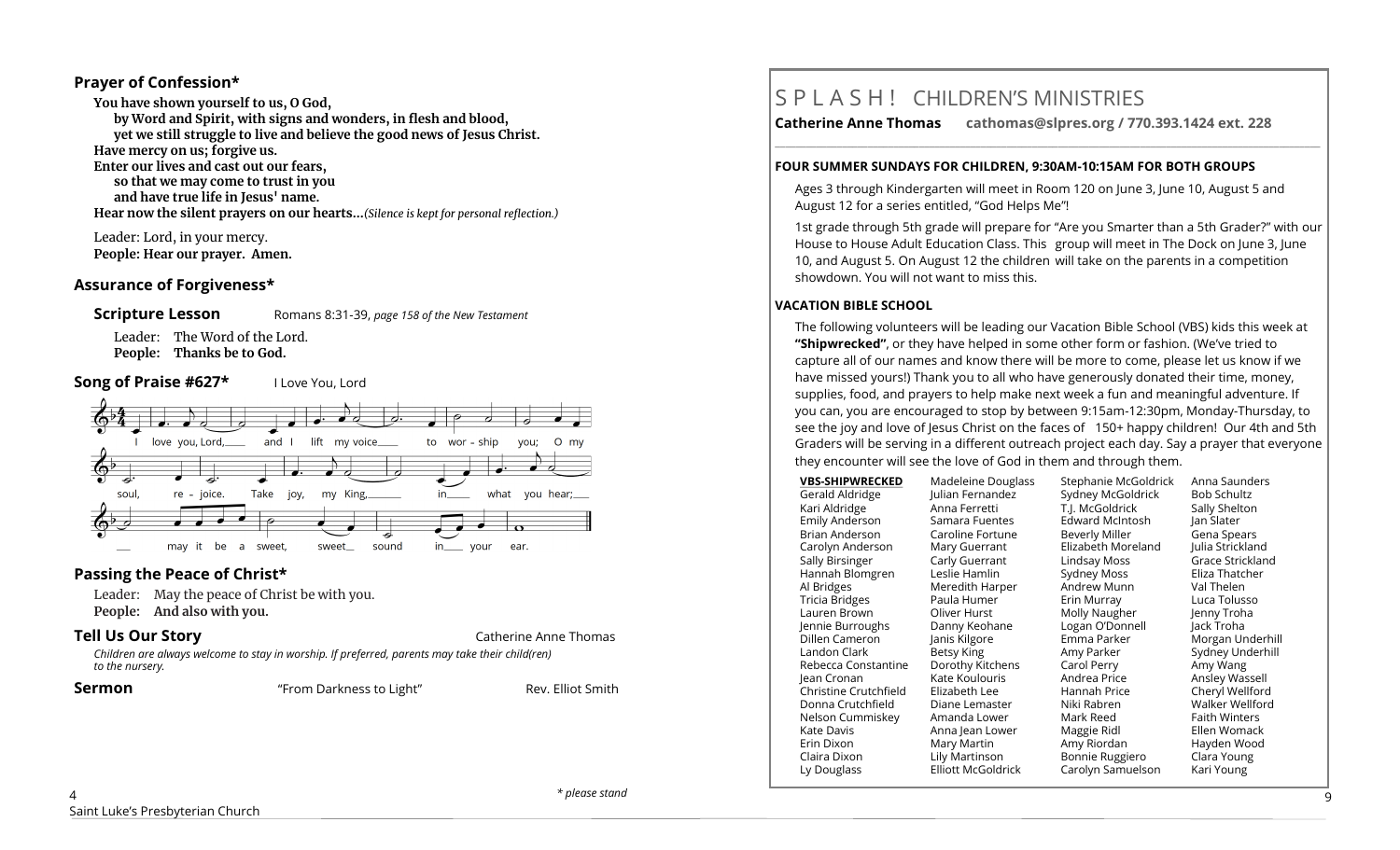# SUNDAY SPOTLIGHT:

**JUNE MISSION TRIPS**— This morning, we have the privilege of commissioning those UNE MISSION TRIPS— This morning, we have the privilege of commissioning to your Divid are participating in our Thornwell and Mountain TOP trips, serving others and growing alongside our mission partners. Please keep all these people in your prayers. The Thornwell group will be a part of several special events with the Thornwell children as well as working on maintenance projects. A group of youth and adults will head back to Mountain TOP in the hills of Tennessee for Saint Luke's 11th year. Team members will work in either the service camp building projects or day camp for the children in the area.

#### **MOUNTAIN TOP**

Ainsley Brown Phil Brown Ben Coffie Carter Coffie Rosie Coffie Nelson Cummiskey Val DeFriece Madeleine Douglass Chris Guerrant Bruce Herrick Forrest Herrick Oliver Hurst Davis Keel Rebecca Miller Emma Parker William Pile Erin Rugh Cameron Silas Jack Singley Casey Singley Sydney Sloan Grace Strickland Julia Strickland

Morgan Underhill Sydney Underhill Allie Unold Emily Vail Ansley Wassell Emily Wills **THORNWELL** Bob Crutchfield Christine Crutchfield Ansley Crutchfield James Crutchfield Henry Crutchfield Shawn Hamlin Leslie Hamlin Owen Hamlin Lilly Hamlin Julie Knotts Becky Loftis David Lower Amanda Lower Anna Jean Lower Matthew Lower Mary Martin Tom McIntosh

Farrah McIntosh Michelle Moebes James Moebes Jacob Moebes Kaitlin Moebes Daryl Moore Nancy Moore Andrea Price Roby Price Jenny Price Sophie Price Hannah Price Dwight Shelton Sally Shelton Allison Thornton Laura Thornton Chip Williams Krissy Williams Marjee Williams Avery Williams

# **Affirmation of Faith\*** Nicene Creed

**We believe in one God, the Father, the Almighty, maker of heaven and earth of all that is, seen and unseen. We believe in one Lord, Jesus Christ, the only Son of God, eternally begotten of the Father, God from God, Light from Light, true God from true God, begotten, not made, of one Being with the Father; through him all things were made. For us and for our salvation he came down from heaven, was incarnate of the Holy Spirit and the Virgin Mary and became truly human. For our sake he was crucified under Pontius Pilate; he suffered death and was buried. On the third day he rose again in accordance with the Scriptures; he ascended into heaven and is seated at the right hand of the Father. He will come again in glory to judge the living and the dead, and his kingdom will have no end. We believe in the Holy Spirit, the Lord, the giver of life, who proceeds from the Father and the Son, who with the Father and the Son is worshiped and glorified, who has spoken through the prophets. We believe in one holy catholic and apostolic church. We acknowledge one baptism for the forgiveness of sins. We look for the resurrection of the dead, and the life of the world to come. Amen.**

#### **Offering Invitation**

*Giving is a tangible sign of worship. If you give electronically, there is a blue, laminated, electronic giving card in the pew rack to place in the offering plate as it is passed.*

**Offertory** Softly and Tenderly *Will Thompson*